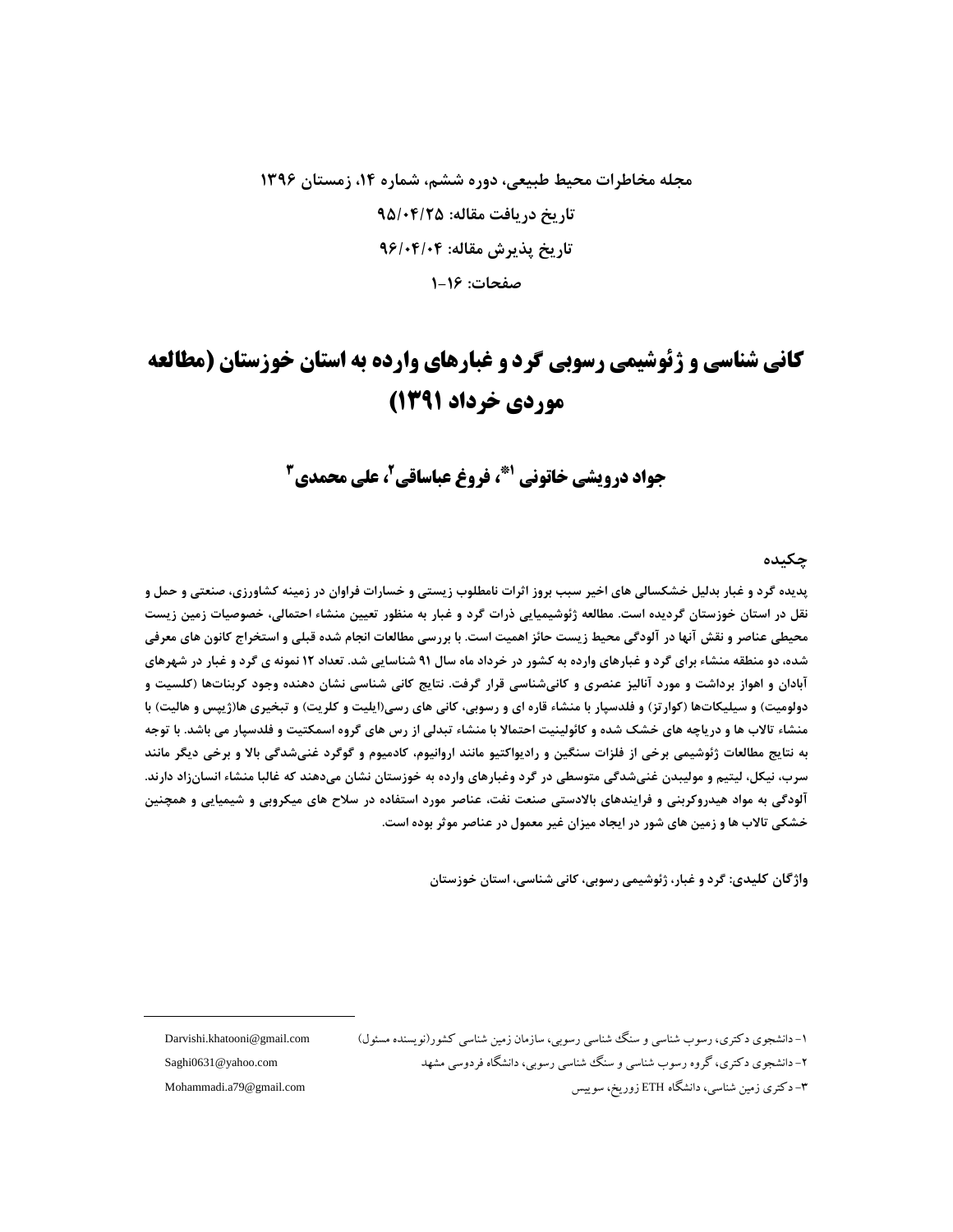#### مقدمه

توفان های گرد و غبار به عنوان یکی از پدیده های مهم طبیعی و از جدی ترین مشکلات زیست محیطی در نواحی مختلف جهان است که تحت تاثیر سیستم های جوی شروع و گسترش می یابد ( ,Darvishi khatooni et al 2014)،(درویشی خاتونی، ۱۳۹۲). منبع اصلی گرد و غبار در نیمکره شمالی در کمربند گرد و غبار (بیابان) واقع شده است که در واقع در عرضهای بین ۲۰ تا ۳۰ درجه شمالی، در منطقه پرفشار جنب حارهای گسترش دارد (Kalderon-Asael et al., 2009). در توفانهای گرد و غبار ، بدلیل ریز بودن ذرات نسبت به توفانهای ماسهای ، جریانهای رو به بالا میتواند این ذرات را به صورت معلق در هوا نگه دارد. عوامل اصلی موثر بر میزان گرد و غبار شامل: بارش، پوشش گياهي، ميزان سرعت باد و وجود منابع توليد گرد و غبار مي،اشند (Ta et al. 2004). در واقع ایجاد گرد و غبار میتواند نوعی واکنش به تغییر پوشش گیاهی زمین باشد که در این رابطه نقش فعالیت های انسانی را در کنار شرایط طبیعی محیطهای جغرافیایی نباید در نظر دور داشت(رئیس پور، ۱۳۸۷).

مطالعات زیادی در خصوص منشاءیابی، کانیشناسی و ژئوشیمی رسوبی ذرات گرد و غبار انجام شده است که از آن جمله می توان به مطالعات غیاث الدینی در سال ۱۳۷۹ و علیزاده و همکاران در سال ۱۳۸۰، در رابطه با سمت و سرعت باد جهت پیش بینی پراکندگی مواد آلودهکننده، رئیس پور در سال ۱۳۸۷ و خوش اخلاق و همکاران در سال ۲۰۱۲ درباره روند فعالیتهای توفان گرد و غبار در فصلهای بهار و تابستان در ایران، طاووسی و همکاران در سال ۱۳۸۹ با هدف واکاوی همدید سامانه های گرد و غبار در استان خوزستان در طی دورهی آماری ۱۹۹۶ تا ۲۰۰۵، صمدی در سال ۱۳۹۰ با استفاده از سنجش از راه دور با هدف شناسایی چشمه های ایجاد گرد و غبار، الدوساری و همکاران در سال ۲۰۱۲ بر روی منشاء و مسیر حرکت غبارهای منطقه غرب خلیج فارس و کشور کویت در ماههای مختلف سال، زراسوندی در سال ۱۳۹۰ و ۱۳۹۲، بررسی خصوصیات کانیشناسی و ژئوشیمیایی ذرات گرد و غبار در استان خوزستان، نجفی و همکاران در سال ۲۰۱۳ و ززولی فلاح و همکاران در سال ۱۳۹۳ با هدف منشاءیابی کانون-های خارجی گرد و غبار در بازه های زمانی کوتاه مدت، اشاره کرد. از موارد یادشده به مطالعات زراسوندی و ززولی فلاح و همکاران به عنوان مطالعه مطلوب و هم راستا با این تحقیق می توان اشاره کرد.

پدیده گرد و غبار که در مواردی با غلظت قابل ملاحظه همراه بوده و گاهی دید افقی را به ۲۰ متر تقلیل می دهد، مشکلات متعددی را ایجاد می کند که از آن جمله می توان به عوارض بد بر سلامتی انسان (Prospero et al. 2008)، جذب یا پراکنش تابش خورشید و متناسب با آن تاثیر عمده بر دمای هوا منطقه (Toon, 2003)، ( .Maghrabi et al 2009)، اثر منفی بر فعالیتهای کشاورزی و استفاده از زمین و خاک (Fung and Tegen, 1995)، ورود آهن به اقیانوسها (Goudie, 2009)، کاهش دید و مشکلات حمل و نقل جاده ای و ترافیک و ده ها عوارض نامطلوب بهداشتی، زیست محیطی و اقتصادی دیگر اشاره کرد (Darvishi Khatooni et al. 2014). یکی از مناطقی که به شدت تحت تاثیر این پدیده قرار گرفته است استان خوزستان در جنوب غرب ایران است که افزایش آلایندهها و گرد و غبار

<sup>&</sup>lt;sup>1</sup>- Dust Storm

 $2$ - Sand Storm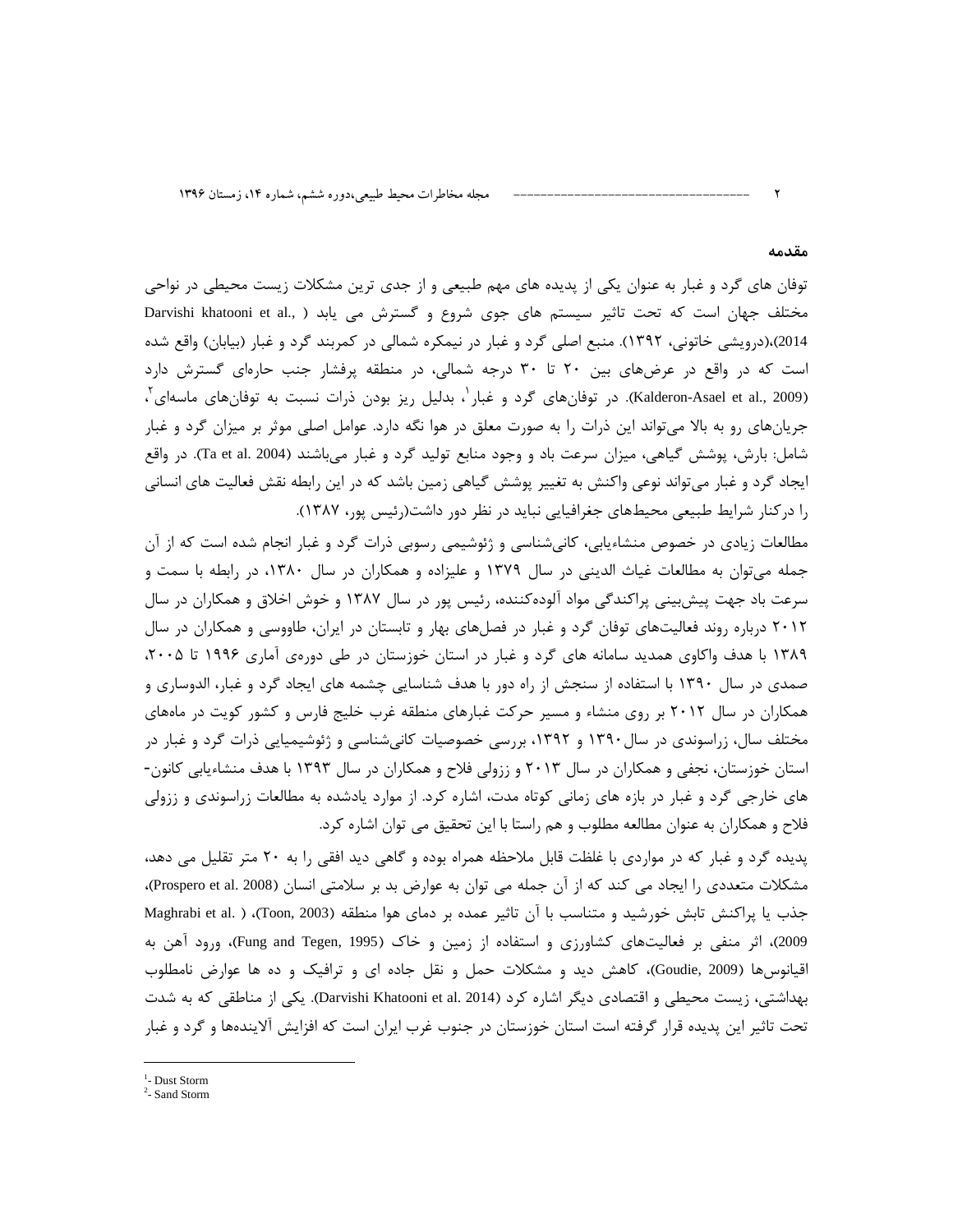در هوا مشكلات عديدهاى را براى مردم اين استان ايجاد نموده است. لذا با توجه به اهميت موضوع، در اين تحقيق سعی شده است با مطالعه کانیشناسی و ژئوشیمی عناصر به منظور تعیین منشاء احتمالی، به خصوصیات زمین زیست محیطی عناصر موجود در ذرات گرد و غبار و نقش آنها در آلودگی محیط زیست پرداخته شود.

#### **دادهها و روشها**

مراحل انجام این تحقیق در سه مرحله: نمونه برداری، آنالیز آزمایشگاهی و شناسایی کانون های گرد و غبار با استفاده از مطالعات قبلي ارائه مي گردد.

#### **نمونه برداری**

رای انجام نمونهبرداری از ذرات گرد و غبار موجود در هوا، یک میز شیشهای، دارای لبهای به ارتفاع ۵ سانتی متر و ֧֦֧֦֧֦֢֦֧֦֧֦֧֦֧֦֧֦֧֦֧֦֧֦֧֢֦֧֜֜ به مساحت ۱/۵ مترمربع طراحي شد. تعداد نمونه ها با توجه اينكه سه مورد توفان گرد و غبار با غلظت بالا (شعاع دید حداکثر ۲۰۰ متر) در خرداد ۱۳۹۱ (دوم، سیزدهم و سی ام خرداد) ایجاد شده است، لذا برای هر رخداد در دو منطقه از هر شهر نمونههای جداگانه برداشت شد که مقایسهای هم از نظر رسوبی و ژئوشیمی انجام گیرد. در نهایت تعداد ۱۲ نمونه رسوبی گرد و غبار به وزن تقریبی ۲۰ تا ۳۰ گرم (متناسب با غلظت گرد و غبارهای رخ داده) بعد از وقوع گرد و غبار و آرام شدن هوا، از سطح شیشهای توسط فرچه جمع آوری و در پلاستیک مخصوص بسته بندی شده و جهت انجام آنالیز کانیشناسی و عنصری به آزمایشگاه ارسال شد.

#### **آنالیز آزمایشگاهی**

آنالیز کانیشناسی رسوبات با استفاده از نمونههای پودرشده توسط دستگاه Siemens XRD diffraktometer D5000 انجام گرفت. جهت آناليز عنصري نيز از دستگاه ICP-OES مدل JY70 PLUS و ICP Optical Emission Spectrometer مدل Varian 735-ES استفاده شد. در این مطالعه میزان انحراف از شرایط معمول٥٠ عنصر در نمونههای گرد و غبار، توسط دستگاه ICP و ۵ عنصر که توسط ICP قابل شناسایی نبود، توسط دستگاه AAS مورد شناسایی قرار گرفت. رای بررسی دقت آنالیزها ۲ نمونه تکراری (۱۵درصد کل نمونه ها) به صورت کاملا تصادفی مورد بررسی قرار گرفت ֧֦֧֦֧֦֢֦֧֦֧֦֧֦֧֦֧֦֧֦֧֦֧֦֧֢֦֧֜֜ كه با توجه به حد تشخيص دستگاهي، غالب عناصر داراي خطاي آزمايشگاهي زير ١٠ درصد و عناصر Bi Mo &b W ،Sn و Be زير ۲۵ درصد ميباشد. آناليزها در آزمايشگاههاي سازمان زمينشناسي و اكتشافات معدني كشور صورت گرفت.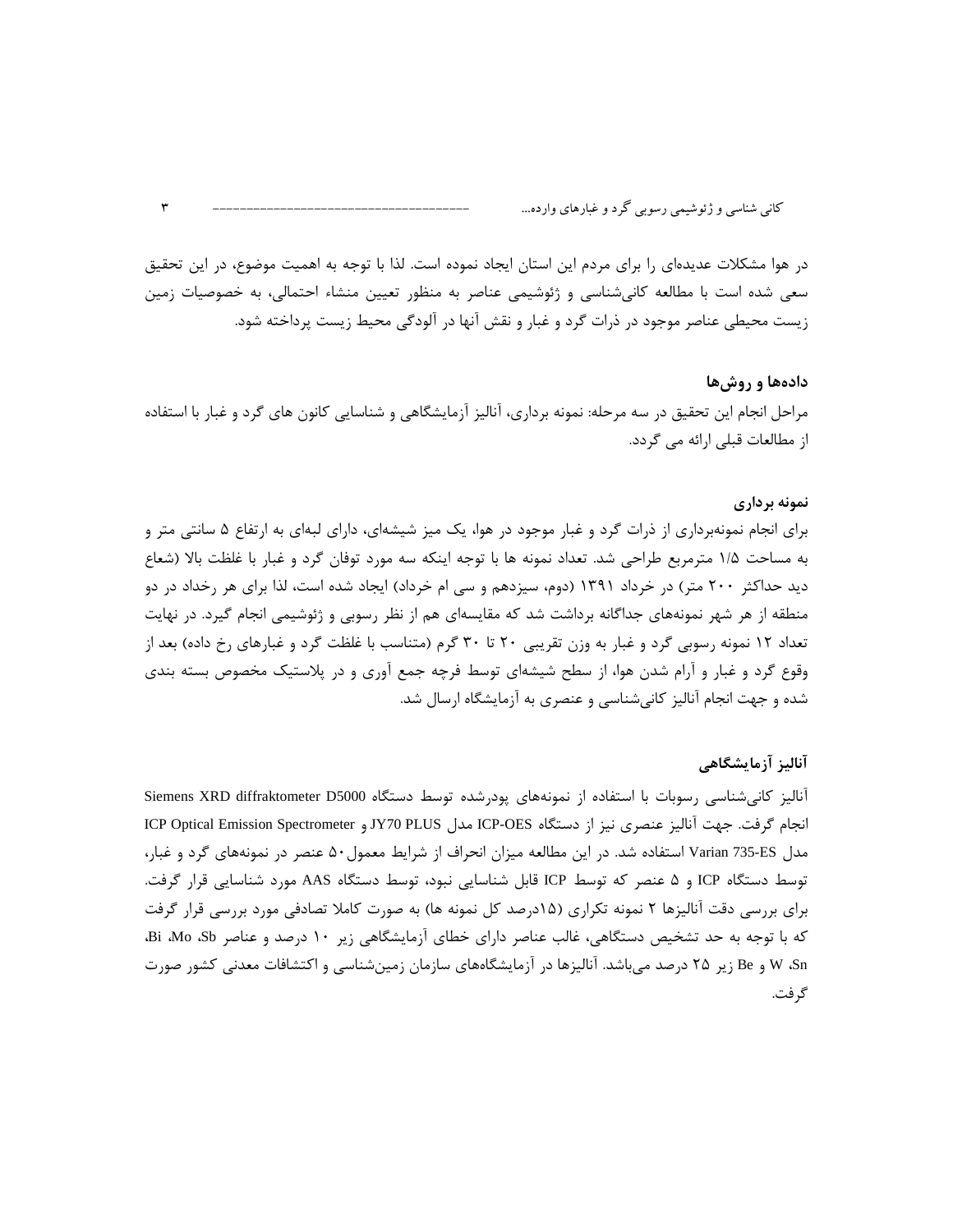شناسایی کانون های گرد و غبار با استفاده از مطالعات قبلی

 $\mathbf{r}$ 

با توجه به نتایج مطالعات نجفی و همکاران در سال ۲۰۱۳ و ززولی و همکاران در سال ۱۳۹۳ که با اهداف منشاءیابی در بازههای زمانی کوتاهمدت انجام شده است، مناطق منشاء گرد و غبارهایی که استان خوزستان و شهرهای اهواز و آبادان را تحت تاثیر قرار داده اند غالبا در دو منطقه متمرکز می باشد. منطقه ۱ شامل شمال غرب عراق و شرق سوریه، دو طرف رود فرات و منطقه ۲ شامل تالابها و زمینهای خشک شده جنوب عراق (بین النهرین) میباشد (شکل ۱ و ۲).



شکل۱: چشمههای ایجاد گرد و غبار موثر بر استان خوزستان در خردادماه ۱۳۹۱ (Najafi et al. 2013) *(فلاح ززولی و همکاران، ۱۳۹۳) (فلاح* ززولي و همكاران، ١٣٩٣)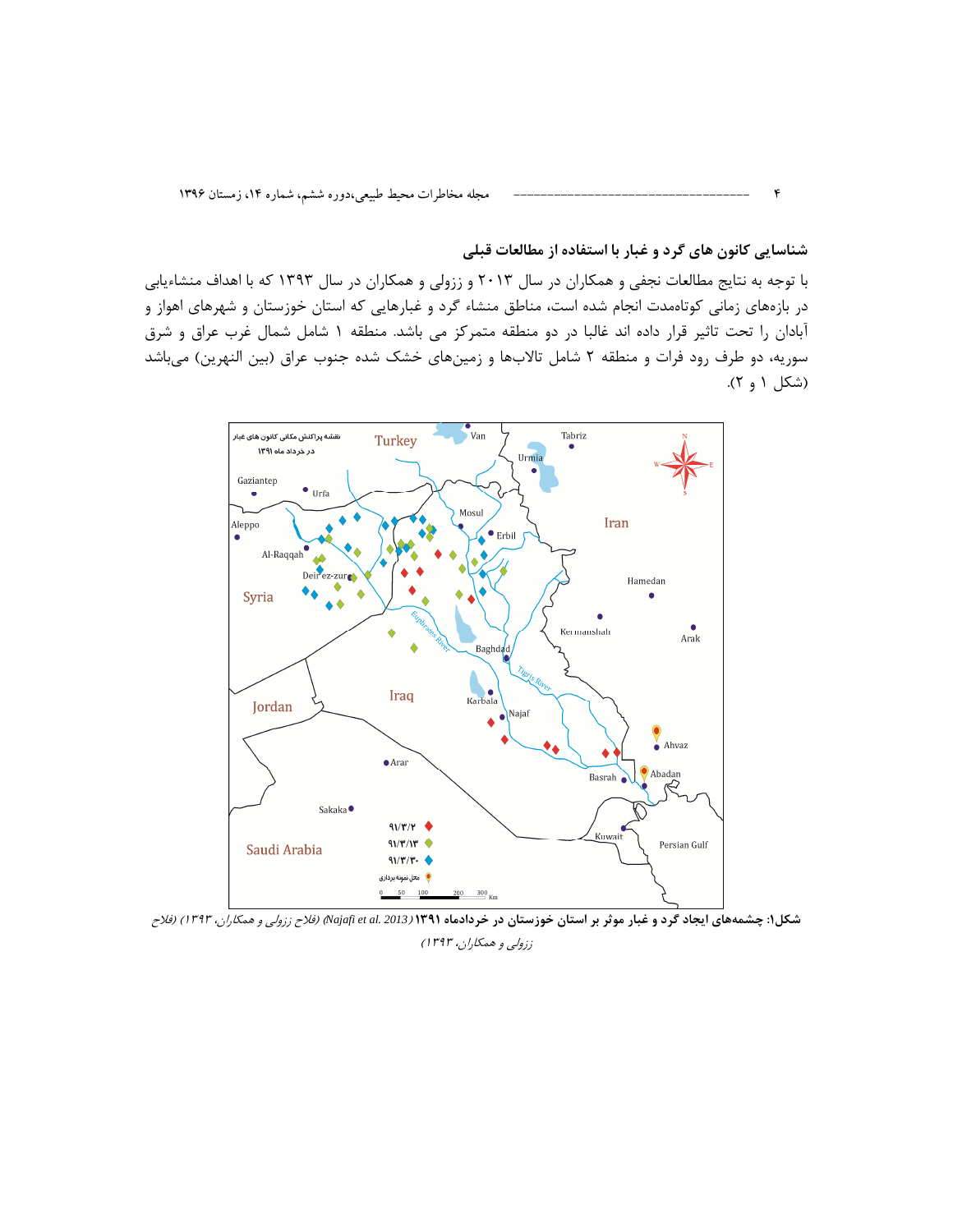

شکل۲: تصاویر مودیسA: تاریخ برداشت تصویر B، ۹۱/۳/۲، تاریخ برداشت تصویر C، ۹۱/۳/۱۳، ج و D تاریخ برداشت تصویر ۹۱/۳/۳۰

در سال ۲۰۱۲ آقایان الدوساری و همکاران مطالعاتی بر روی منشاء و مسیر حرکت غبارهای منطقه غرب خلیج فارس و کشور کویت در ماههای مختلف سال، انجام داده اند(شکل A۳)، همچنین مطالعات دیگری نیز توسط صمدی در سال ۱۳۹۰ با استفاده از سنجش از راه دور با هدف شناسایی چشمه های ایجاد گرد و غبار انجام شده است که نتیجه آن معرفی شش منطقه به عنوان کانونهای گرد و غبار با منشاء خارجی می باشد(شکل B۳). نتایج مطالعات یاد شده، به عنوان مطالعات مناسب سال های اخیر نیز تائیدی بر صحت نتایج پژوهش نجفی و همکاران در سال ۲۰۱۳ و ززولی و همکاران در سال ۱۳۹۳ میباشد.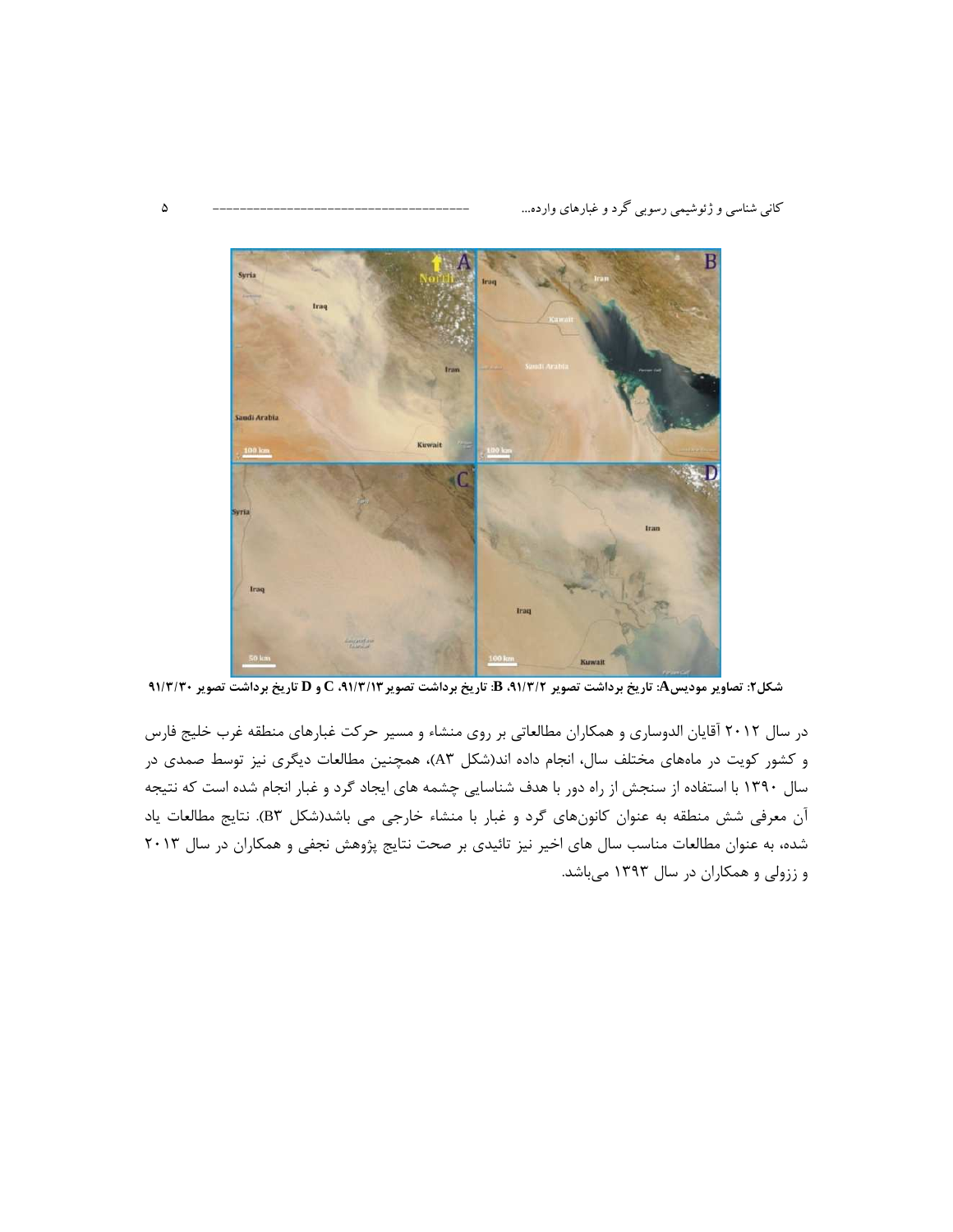

شکل**۴: A:** منشاء و جهت حرکت گرد و غبارهای منطقه شمال غرب خلیج فارس در ماههای مختلف سال (2012 .Al-Dousari et al. 2012)، B : کانونهای اصلی گرد و غبار به ترتیب اولویت *(صمدی، ۱۳۹۰)* 

#### يافتەھاي تحقيق

در این تحقیق با توجه به آنالیز کانی شناسی نمونه های برداشت شده از گرد و غبارهای وارده به کشور، کانی شناسی نمونه ها در قالب پنج گروه اصلی(۱) کربناتها (کلسیت و دولومیت)، (۲) سیلیکاتها (کوارتز)، (۳) کانیهای رسی (ایلیت و کلریت)، (۴) تبخیریها (ژیپس و هالیت) و (۵) فلدسپار مورد بررسی قرار گرفت (جدول ۱).

| مناطق منشاء | نتايج آناليز كانى شناسى                                 | استگاه | تاريخ   |  |
|-------------|---------------------------------------------------------|--------|---------|--|
| منطقه ۱     | كلسيت، كوارتز، دولوميت، فلدسپار                         | اهواز  | 91/T/T  |  |
|             | كلسيت، كوارتز، دولوميت، هاليت، كلريت                    | آنادان |         |  |
| منطقه ۱     | كلسيت، كوارتز، ژيپس                                     | اهواز  | 91/T/11 |  |
|             | كلسيت، كوارتز، ژيپس، دولوميت، هاليت                     | آنادان |         |  |
| مناطق ۱ و ۲ | كلسيت، كوارتز، دولوميت، ايليت، كائولينيت، فلدسپار، ژيپس | اهواز  | 91/T/T  |  |
|             | كلسيت، كوارتز، فلدسپار، ژيپس، دولوميت، هاليت، ايليت     | آبادان |         |  |

جدول ۱: تاریخ، منشاء و نتایج کانی شناسی یک ایستگاه برداشت نمونه

در بخش ژئوشیمی با بررسی نتایج آنالیز عنصری در تاریخ های برداشت نمونه و با توجه به منطقه منشاء هر نمونه، به تحلیل ژئوشیمی رسوبی و فاکتور غنی شدگی عناصر در ذرات گرد و غبار پرداخته شد (جدول۲).

----------------------------------- 6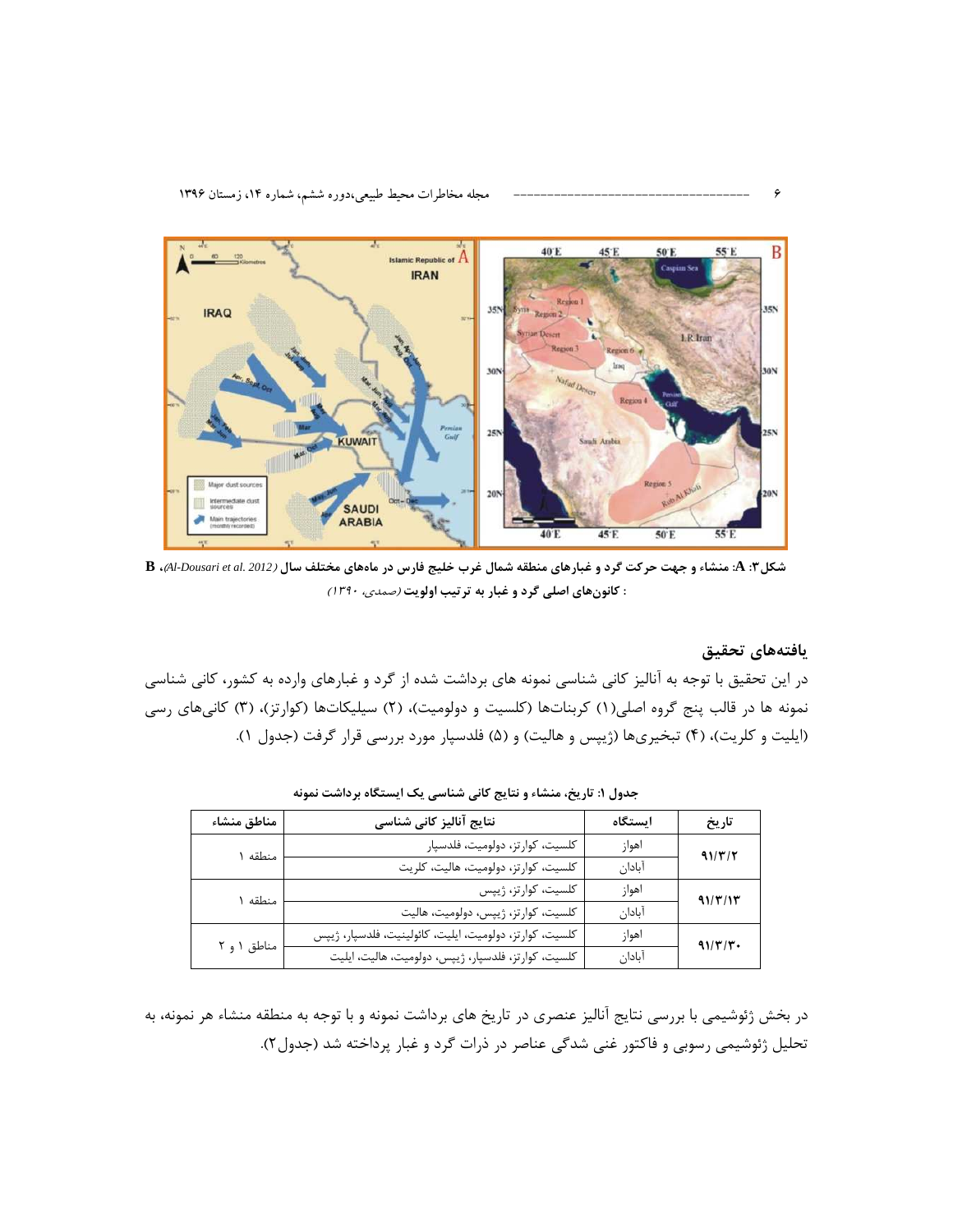| 1791/T/T<br>منطقه ۱         |                                 | 1191/T/11<br>منطقه ۱            |                                 | 1491/T/T<br>مناطق ۱ و ۲                    |                               | تاريخ<br>منطقه منشاء |  |
|-----------------------------|---------------------------------|---------------------------------|---------------------------------|--------------------------------------------|-------------------------------|----------------------|--|
|                             |                                 |                                 |                                 |                                            |                               |                      |  |
| 5/5                         | 9/19                            | ۴۱۶                             | $\mathbf{y}$                    | ۵/۸                                        | 5/7                           | As                   |  |
| ۳۶۱۹                        | $\mathbf{Y}\Lambda/\mathbf{Y}$  | ۲۸/۶                            | $\Upsilon$ )/ .                 | $\mathbf{r} \cdot / \mathbf{v}$            | $\Upsilon V/\Upsilon$         | B                    |  |
| $\mathbf{r}$ .              | $\uparrow$                      | $Y \mathcal{A}/Y \Lambda$       | $\mathbf{Y} \cdot \mathbf{X}$   | $\mathbf{Y} \mathbf{V} / \cdot \mathbf{A}$ | Y5/Y                          | Co                   |  |
| 557/5                       | 1197                            | 48/14                           | 15Y/9                           | 9.49                                       | $1 - \Delta/T$                | Cr                   |  |
| 15/                         | ۳۴/۶                            | 17/45                           | $\mathbf{r} \cdot \mathbf{r}$   | 10/90                                      | f(Y)                          | Cu                   |  |
| $\Delta/\Lambda$            | $\mathcal{N} \cdot \mathcal{N}$ | ۳۱۶۶                            | $\mathcal{N} \cdot \mathcal{N}$ | F/97                                       | 9/2                           | Hf                   |  |
| 1810                        | $Y\Delta$ /9                    | 17/F1                           | $Y\Delta/1$                     | 18/45                                      | $\mathbf{Y} \cdot \mathbf{A}$ | Li                   |  |
| $F \cdot \mathcal{A}/\cdot$ | 5577/                           | $\mathfrak{r}\cdot\mathfrak{r}$ | $\Delta Y Y/Y$                  | ۴۴۴                                        | $01 - 17$                     | Mn                   |  |
| $\mathbf{Y}/\mathbf{Y}$     | $\cdot/\Delta$                  | Y/YY                            | $1/\tau$                        | $1/\lambda$                                | $1/\tau$                      | Mo                   |  |
| 151/                        | 97/7                            | $\mathcal{N}$ .                 | 114/1                           | ۱۶۰                                        | 95/                           | Ni                   |  |
| $9/\Delta$                  | $\Delta/\Delta$                 | 14/17                           | 1818                            | ۱۸/۶۴                                      | $T\Delta/T$                   | Pb                   |  |
| 15501                       | 18104                           | 77189                           | 14781                           | 18889                                      | ٢۴۶٣٥                         | S                    |  |
| $Y5f$ .                     | $F\Delta$ 9/٢                   | $\tau$                          | 08019                           | ۲۹۷                                        | 548/٣                         | Sr                   |  |
| $Y/\lambda$                 | 10/F                            | $\mathsf{r}/\mathsf{a}$         | 17/7                            | 9/1                                        | $\frac{17}{V}$                | Th                   |  |
| ۳۹۵۳                        | 36415                           | 1911                            | $T1\Lambda 7/1$                 | ٢٨۴۵                                       | 5008/5                        | Ti                   |  |
| $\mathsf{v}$                | $\Delta$ /٢١                    | $\Delta$ /۴۲                    | $\mathbf{r}/\mathbf{r}$         | 9/19                                       | $\mathsf{r}/\mathsf{a}$       | U                    |  |
| $V \cdot / \tau$            | 99/2                            | $\Delta \Delta / \cdot V$       | $9V/\cdot$                      | YY/FQ                                      | $\lambda \cdot / \Delta$      | V                    |  |
| ۱۴۳                         | 1.97                            | $91/\lambda$ ۳                  | $\lambda \cdot / \Delta$        | ١۵٠                                        | 177/7                         | Zn                   |  |

جدول۲: غلظت برخی عناصر در چند نمونه گرد و غبار از کانونهای مختلف (برحسب یک در میلیون)

فاکتور غنیشدگی (EF)` یکی از مهمترین فاکتورها جهت بررسی پراکنش، میزان و منشاء آلایندگی عناصر در نمونه-های گرد و غبار میباشد که بر اساس روش کونگ و همکاران در سال ۲۰۰۷، فاکتور غنیشدگی در ذرات گرد و غبار مرتبط با تركيب يوسته فوقاني (UCC) به صورت زير تعريف مي شود (Cong et al. 2007). معادله (١)

$$
EF = \frac{\binom{C_X}{C_R} \text{aerosol}}{\binom{C_X}{C_R} \text{crus}}
$$

EF: فاكتور غني شدگي عنصر Cx، X: غلظت عنصر x و CR: غلظت عنصر مرجع مي باشد كه بر اساس دادههاي Taylor and Mcennan در پوسته فوقانی محاسبه شدهاند. EF کمتر از ۳ نشان دهنده عوامل طبیعی و فرایند های هوازدگی و EF بیشتر از ۳ نشاندهنده سهم غیرپوسته ای و یا غیرطبیعی (انسانزاد) در غنیشدگی فلزات سنگین است. مقادیر

 $<sup>1</sup>$ - Enrichment Factor</sup>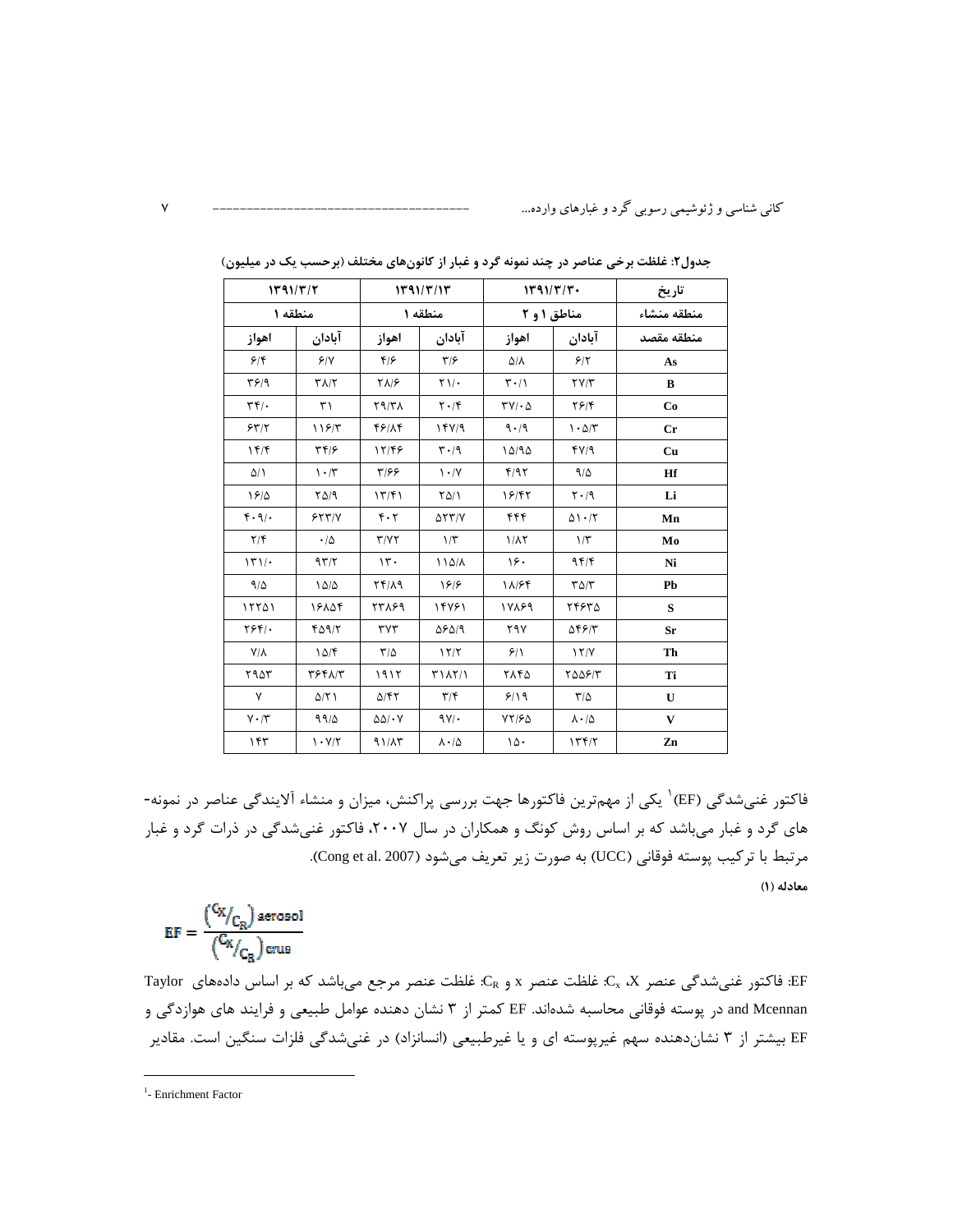فاكتور غني شدگي به صورت زير طبقهبندي مي شوند. EF<1: غني شدگي وجود ندارد، EF<3: غني شدگي كم، 5-EF:3: غني شدگي متوسط، EF:5-10: غني شدگي متوسط تا شديد، EF:10-25 غني شدگي شديد، EF:25-50 غني شدگي خيلي شدید، 50<EF: غنیشدگی بی نهایت شدید (باقری و همکاران، ۱۳۹۱). در این پژوهش عنصر ایتریوم (Y) به عنوان عنصر مرجع در نظر گرفته شد، این عنصر در پوسته میباشد و به مقدار کمتر در آلودگیهای زیست محیطی انسان-زادی وجود دارد، بنابراین به عنوان عنصر مرجع انتخاب شده، در نتیجه EF برابر با ۱ در نظر گرفته میشود (جدول  $\cdot$  (۳

|                       | فاكتور غنى              | فاكتور غنى              | غلظت                            | ميزان                         | ميزان                           |                |
|-----------------------|-------------------------|-------------------------|---------------------------------|-------------------------------|---------------------------------|----------------|
| میزان غنی شدگی        | شدگی در                 | شدگی در                 | متوسط                           | متوسط گرد و                   | بيشينه                          | عنصر           |
|                       | ميانگين عناصر           | بيشينه عناصر            | يوسته اي                        | غبار                          | گرد و غبار                      |                |
| غنی شدگی کم           | 1/f                     | 1/5                     | $1/\Delta$                      | $\Delta/\Lambda$              | $\Delta/\Lambda$                | As             |
| غنی شدگی کم           | $\mathbf{Y}/\mathbf{F}$ | $Y/\Delta$              | ۱۵                              | Y9/Y                          | $\mathbf{r} \cdot / \mathbf{r}$ | B              |
| غنی شدگی متوسط        | $\mathsf{r}/\mathsf{a}$ | $\frac{1}{2}$           | $\cdot/\gamma$                  | $\cdot/\Delta$                | $\cdot/\Delta$                  | Bi             |
| غنی شدگی شدید         | 9/1                     | 15/7                    | .4.9                            | .19                           | $\lambda$                       | C <sub>d</sub> |
| غنی شدگی کم           | $\frac{1}{\sqrt{2}}$    | $\Upsilon/\Upsilon$     | $\gamma$                        | $\mathbf{r} \cdot \mathbf{r}$ | $\Upsilon V/\Upsilon$           | Co             |
| غنی شدگی کم           | $\frac{1}{2}$           | $\frac{1}{V}$           | ٨۵                              | 941                           | 15Y/9                           | Cr             |
| غنی شدگی متوسط        | $\frac{1}{2}$           | $\mathbf{r}/\mathbf{v}$ | $\Upsilon/\Upsilon$             | Y/Y                           | $\Delta/Y$                      | Cs             |
| غنی شدگی کم           | $1/\Delta$              | $Y/\lambda$             | ۲۵                              | 781                           | fY/9                            | Cu             |
| غنی شدگی متوسط        | $\mathsf{Y}/\mathsf{A}$ | ۴                       | $\Delta/\lambda$                | $Y/\mathfrak{F}$              | $\mathcal{N} \cdot \mathcal{N}$ | Hf             |
| غنی شدگی شدید         | 1779                    | 1779                    | $\cdot$ / $\cdot$ $\Delta$      | $\cdot/\Delta$                | $\cdot/\Delta$                  | In             |
| غنی شدگی متوسط        | $\frac{1}{2}$           | $\mathbf{r}/\mathbf{r}$ | $\mathsf{r}\cdot$               | 19/Y                          | $\frac{1}{2}$                   | Li             |
| غنی شدگی متوسط        | $\Upsilon/\Upsilon$     | Y/Y                     | $1/\Delta$                      | $1/\lambda$                   | $\Upsilon/\Upsilon$             | Mo             |
| غنی شدگی متوسط        | $\mathbf{r}/\mathbf{r}$ | $f/\mathfrak{f}$        | $\mathsf{r}$ .                  | 15.7                          | ۱۶۰                             | Ni             |
| غنی شدگی متوسط        | ٢                       | $\mathbf{r}/\mathbf{q}$ | $\mathsf{r}$ .                  | $\lambda/\mathcal{F}$         | $\Gamma \Delta/\Gamma$          | Pb             |
| غنی شدگی متوسط        | $\Upsilon/\Upsilon$     | $\mathbf{r}/\mathbf{q}$ | 115                             | 9818                          | 1811                            | Rb             |
| غنی شدگی بینهایت شدید | ۳۵۹/۶                   | 91876                   | ۹۵۳                             | ۱۵۹۹۷                         | 77189                           | S              |
| غنی شدگی کم           | $1/\lambda$             | $\mathbf{Y}/\mathbf{F}$ | $\mathbf{r}\mathbf{r}\cdot$     | 417/8                         | $\Delta$ ۶ $\Delta$ /۹          | Sr             |
| غنی شدگی متوسط        | $\mathbf{Y}/\mathbf{F}$ | $\mathbf{r}/\mathbf{r}$ | $\mathcal{N} \cdot \mathcal{N}$ | 9/5                           | 15/7                            | Th             |
| غنی شدگی متوسط- شدید  | ۵                       | 9/1                     | $Y/\lambda$                     | $\Delta/\Lambda$              | 5/7                             | U              |
| غنی شدگی کم           | $\cdot/\lambda$         | ١                       | $\mathcal{N}$                   | Y9/Y                          | ۹۷                              | $\mathbf{V}$   |
| غنی شدگی کم           | Y/Y                     | Y/9                     | ۷١                              | 11Y/A                         | ۱۵۰                             | Zn             |

جدول ۳: فاکتور و میزان غنی شدگی عناصر مختلف در گرد و غبارهای خرداد ماه و غلظت متوسط پوسته ای ( .Taylor and McLennan (Wedepohl, 1995) (1985; 1995

نتايج و بحث

بررسی ترکیب کانی شناسی

 $\lambda$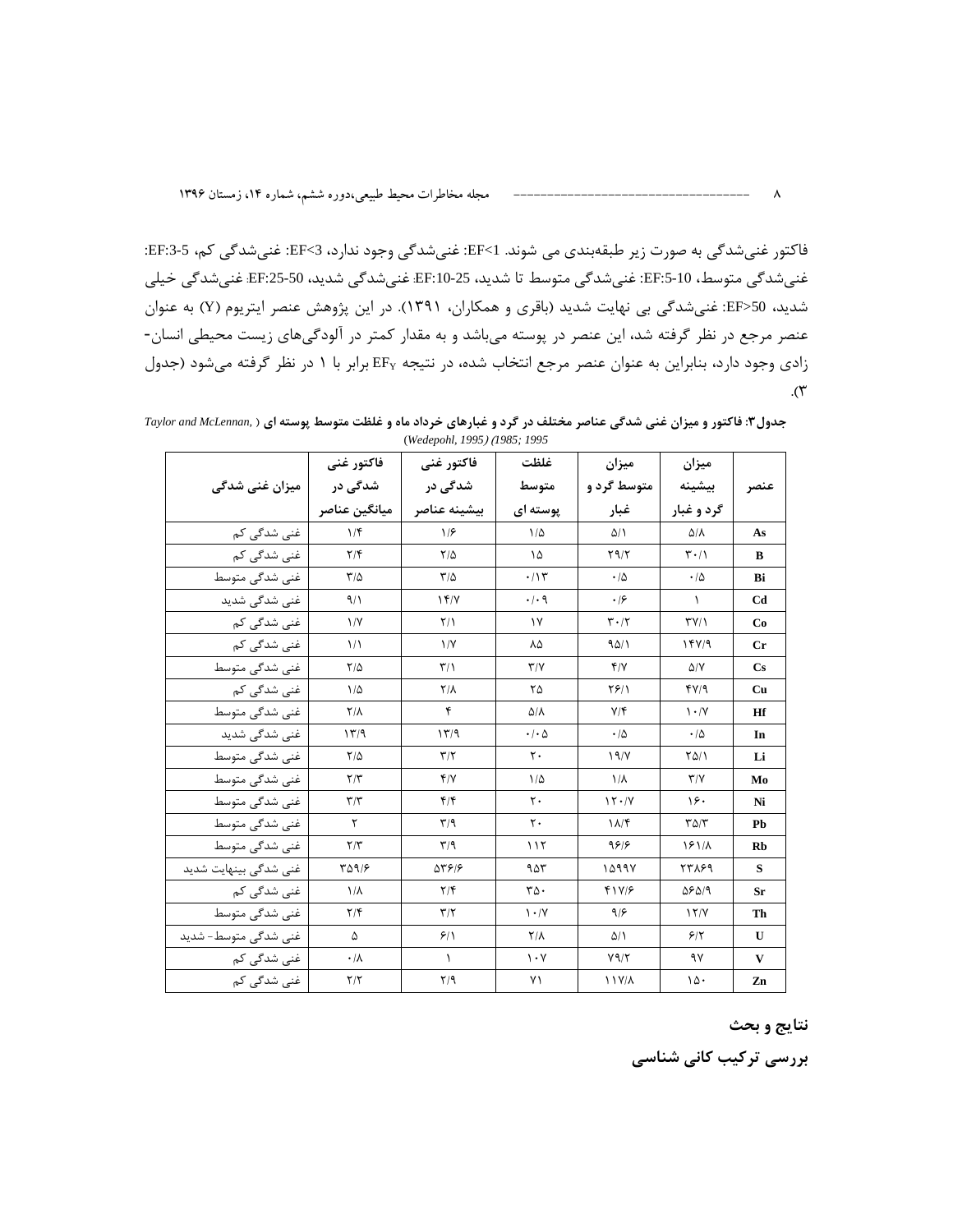کانیشناسی ذرات گرد و غبار به عوامل متعددی وابسته است که از آن جمله می توان به زمینشناسی و خاک منطقه منشاء و شرایط آبوهوایی اشاره کرد. با مطالعه کانیشناسی، منشاء اصلی گرد و غبار در بیابانها و حوضههای رسوبی از خاورمیانه را میتوان شناسایی کرد (Ganor and Foner, 1996). کانیهای اصلی در توفانهای گرد و غبار برخاسته از شرق آسيا ايليت، كائولينيت، كلريت، كوارتز، فلدسپات، كلسيت و دولوميت است (Shen et al. 2009)، همچنين فلدسپار و کوارتز از کانی های اصلی و مهم در توفان های گرد و غبار در هارماتان آفریقا بوده است ( .Changling et al 2007). در این تحقیق با توجه به آنالیز کانی شناسی نمونه های برداشت شده از گرد و غبارهای وارده به کشور، کانی شناسی نمونه ها در قالب پنج گروه اصلی(۱) کربناتها (کلسیت و دولومیت)، (۲) سیلیکاتها (کوارتز)، (۳) کانیهای رسی (ایلیت و کلریت)، (۴) تبخیریها (ژیپس و هالیت) و (۵) فلدسپار مورد بررسی قرار گرفت (جدول ۱). زراسوندی و همکاران در سال ۱۳۹۰ مطالعات کانیشناسی گرد و غبار های خوزستان را در قالب سه گروه اصلی، كربناتها (غالبا كلسيت)، سيليكاتها (كاني غالب كوارتز) و رسها (كاني غالب كائولن) و فاز فرعي كاني ژيپس تقسیم بندی کردند. طبق مطالعات ایشان اندازەی متوسط این ذرات بین ۲ تا ۴۴ میکرون میباشد که ذرات رسی كمترين اندازه و سولفاتي و كربناتي بيشترين اندازه را داشته اند، همچنين طبق مطالعاتي كه العباس و همكاران در سال ۲۰۱۰ انجام دادند میزان کانیهای اصلی در توفانهای گرد و غبار عراق را بصورت، کوارتز ۵۸/۶ ٪، فلدسپار ١٧/٣ ٪، كلسيت١٥/٤ ٪، ژيپس۵/۵ ٪ بيان كرده اند (Al- Dabbas et al. 2010). نتايج برخي مطالعات ديگر نيز مويد همين ترتيب فراواني مي باشد (Al-Sultani, 2006).

کلسیت و کوارتز در تمام نمونه ها به عنوان کانی اصلی و دولومیت در اغلب نمونه ها موجود می باشد که نشان از منشاء قارهای دارد. فراوانی کلسیت، کوارتز و دولومیت در بیشتر نمونه ها به عنوان محصولات اصلی محیط های رسوبی تخریبی نشاندهنده خاستگاه کاملاً رسوبی (رسوبات آبرفتی و بادرفتی غرب خوزستان و کشور عراق) برای ذرات گرد و غبار خوزستان است(Zarasvandi et al. 2011)، همچنین Pye در سال ۱۹۹۲ با توجه به مطالعه ای که در یونان و مناطق مجاور دریای مدیترانه انجام داده است منشاء قارهای را برای ذرات گرد و غبار غنی از کوارتز، کربنات و فلدسپار نسبت داده است و اشاره میکند که کوارتز، کربنات و فلدسپار احتمالا از مناطق نزدیک یا نسبتا نزدیک به مقصد منتقل شدهاند و در مقابل ذرات گرد و غباری که حاوی مقادیر قابل توجهی کانیهای رسی باشند از فواصل دور تری انتقال یافتهاند. فراوانی کوارتز در توفانهای گرد و غبار و تپه های ماسهای نشاندهنده بلوغ رسوبات است و كوارتز به عنوان تابعي از شدت فرسايش عمل مي *كن*د (2247 :Awadh, 2011). بنابراين، فراواني سيليكاتها در توفان-های گرد و غبار، نشاندهنده دو عامل اصلی، وجود رسوبات با بلوغ بالا (دارای کانیهای پایدارتر) و جورشدگی وزنی ذرات حمل شده در محل منشاء را نشان میدهد.

کانیهای رسی موجود در ذرات گرد و غبار شامل ایلیت، کلریت و کائولینیت میباشد. وجود کانیهای رسی از قبیل ایلیت، کلریت از مناطق مرکزی و جنوب عراق نشان منشاء موروثی در خاک و رسوبات مناطق خشک و نیمه خشک Gunal and Ransom, 2006 ; Singer, 1989 ; Khormali et al. 2006) با آبوهوای ناپایدار و سطح بارش کمتر از ۳۰۰ میلی متر در سال است (Singer, 1989) که احتمالا ناشی از رسوبات دریاچهها و تالابهای خشک شده (Velde, 1995)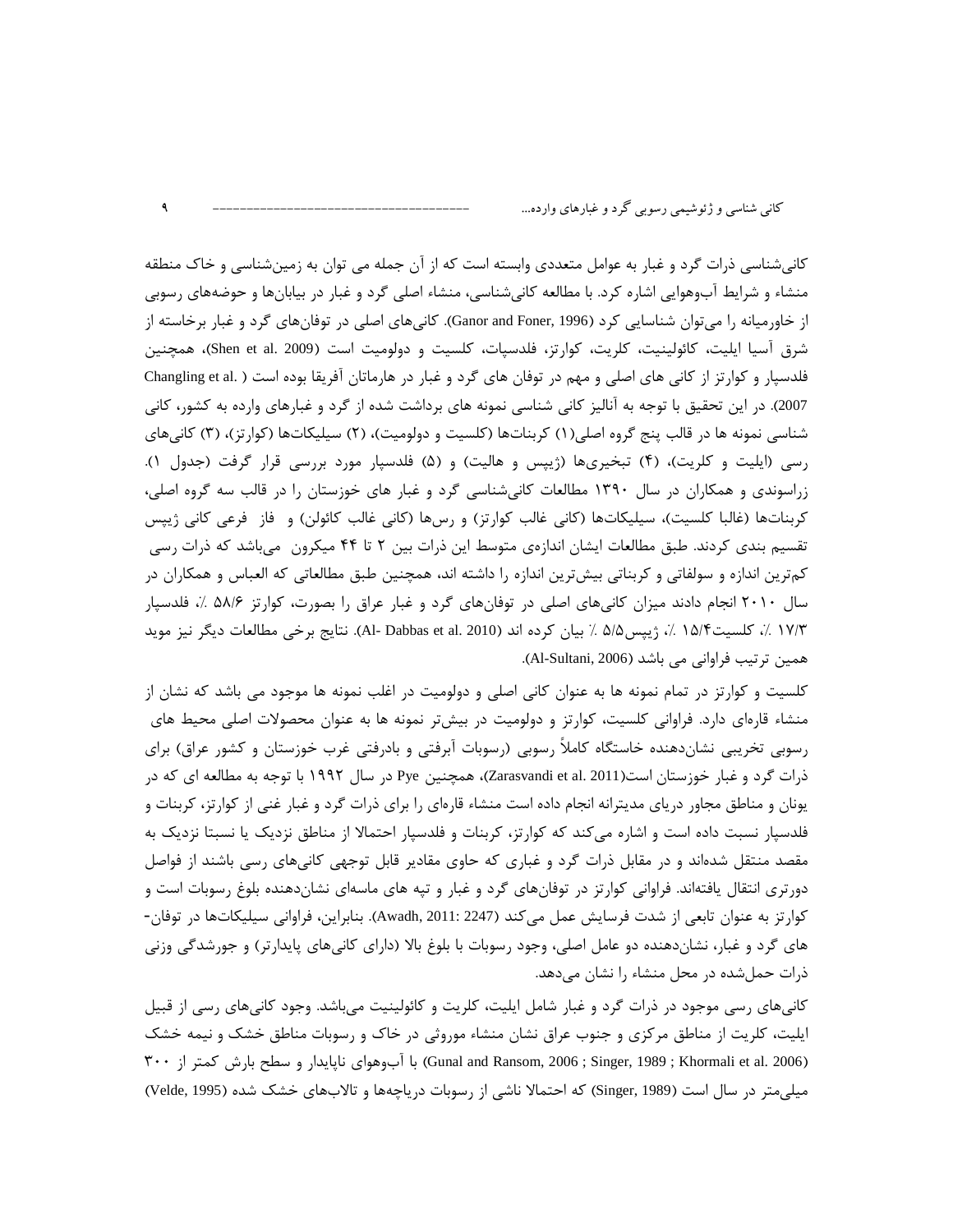مانند دریاچه تارتار، تالابهای هورالهویزه، هورالحمار، هورالجبایش و نوار غربی رود فرات از نجف تا ناصریه و غرب ایران و صحراهایی نظیر صحرای المثنی در عراق، صحرای شمال و جنوب سوریه، که در جغرافیای وسیعی گسترش دارند، می باشد (Najafi et al. 2013). کانیهای تبخیری از قبیل ژیپس و هالیت به عنوان کانیهای فرعی در نمونه-های برداشت شده نیز سرنوشت مشابهی دارند. کائولینیت کانی رسی متداول مناطق گرم و مرطوب بوده و حاصل هوادیدگی است (Dixon, 1989). این کانی رسی میتواند از اسمکتیت و تحت شرایط اسیدی و خارج شدن سیلیکات نیز به وجود آید (Dixon, 1989). همچنین کانی مونتموریلونیت در اقلیم با دورههای تر و خشک متوالی، تحت شرایط اسیدی، مواد آلی کم، هوادیدگی شدید و وجود یونهای آلومینیوم، میتواند به کائولینیت تبدیل گردد. تشکیل این کانی از هوادیدگی میکا، کلریت و فلدسپار غنی از آهن نیز گزارش شده است (Miller et al. 1993). با توجه به نتایج این تحقیق و مطالعات انجام شده قبلی، ممکن است کربنات یک ابزار جهت ردیابی منشاء گرد و غبار آسیایی در حمل و نقل های طولانی مدت (Shen et al. 2009) و کانی های تبخیری مانند ژیپس (ترکیب ایزوتوپی کانی) برای شناسایی منشاء گرد و غبار در خاورمیانه مفید باشند (Najafi et al. 2013).

#### ژئوشیمی رسوبی ذرات گرد و غبار

رسوبات با توجه به ساختار فیزیکی (شبکه فضایی) و نیز ترکیب شیمیایی خاص خود می توانند جذب کننده عناصر(به خصوص عناصرسنگین و سمی) موجود در محیط باشند (محمدی، ۱۳۸۹). امروزه گرد و غبار اتمسفری یکی از منابع مهم فلزات سنگین است که بویژه در محیط زیست شهری و صنعتی بررسی میشود. فلزات سنگین با اتصال به ذرات گرد و غبار قادرند در مقیاس وسیعی منتشر شوند (Doung and Lee, 2011). بنابراین مطالعات ژئوشیمی عناصر علاوه بر تعیین شاخصهای ژئوشیمیایی ذرات گرد و غبار به منظور تعیین منشاء احتمالی ذرات، بررسی خصوصیات زمین زیست محیطی عناصر موجود در این ذرات و نقش انها در الودگی محیط زیست نیز حائز اهمیت است(Guangjin, 2008). در این پژوهش با بررسی نتایج آنالیز عنصری در تاریخ های برداشت نمونه و با توجه به منطقه منشاء هر نمونه، به تحلیل ژئوشیمی رسوبی و فاکتور غنی شدگی عناصر در ذرات گرد و غبار پرداخته شد(جدول ۲).

امروزه مطالعات نشان میدهد که شباهت زیادی بین ترکیب عناصر در گرد و غبار منطقه خوزستان و سایر نقاط جهان بخصوص خاورميانه وجود دارد (Najafi et al. 2013) و تركيب عناصر كمياب و عناصر نادر خاكي بهترين نشانگر جهت تعیین ویژگیهای گرد و غبارها و ردیابی منشاء ذرات میباشند (Gallet et al. 1998)(Zarasvandi et al. 2011). نسبتهای Eu/Sm ،Th/Co ،Th/SC ،La/Sc و La/Lu شاخصهای بسیار خوبی برای خاستگاه رسوبات هستند. در نمونههای گرد و غبار خردادماه نسبت La/Th دارای مقادیری بین ۲ تا ۳٫۲ میباشند که مقدار این شاخص نزدیک به مقدار UCC بوده که نشان دهنده خاستگاه رسوبی در ناحیه منشاء میباشند. عناصر نادر خاکی و Th در فرایندهای سطحی دارای رفتار مشابهی می باشند و همچنین مقدار میانگین نسبت La/Th=3 در رسوبات دانه ریز برآوردی از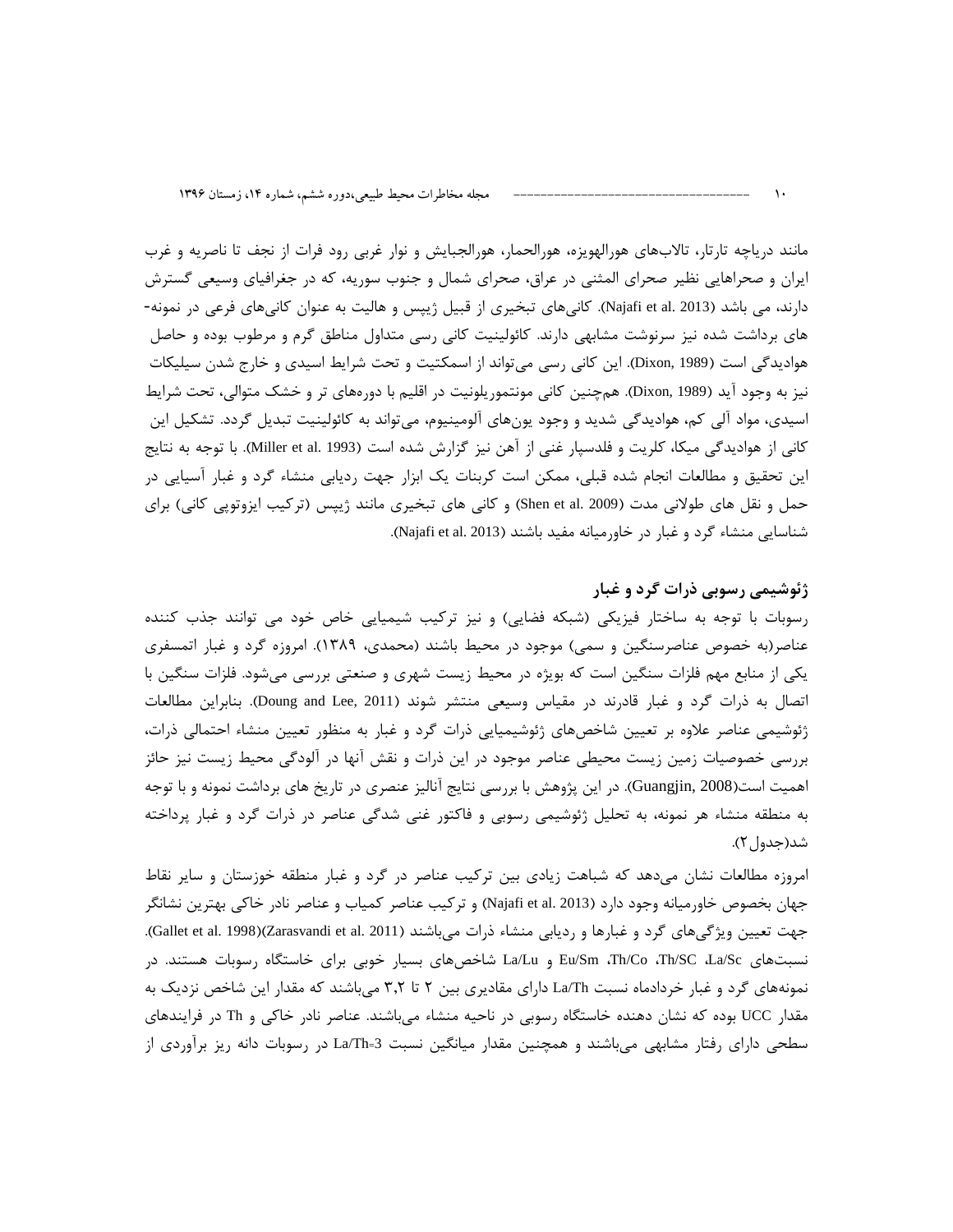تركيب بالايي پوسته قاره اي (UCC) ٰ ميباشد (Taylor and McLennan, 1995). تغييرات U/Pb در مقابل Th/Pb به طور گسترده ای برای ردیابی منشاء گرد و غبارها مورد استفاده قرار میگیرد(زراسوندی، ۱۳۹۲). U دارای رفتار ژئوشیمیایی متفاوتی در سطح زمین میباشد و Th به شدت غیر قابل حل بوده، در حالی که در شرایط احیایی سیالیت U دال بر محیط هوازدگی میباشد که منجر به شستشو و تفریق U از پروفیلهای آلتراسیون و افزایش نسبت Th/U در مواد باقیمانده شود (Zarasvandi et al. 2011). مقدار این نسبت در نمونههای برداشت شده گرد و غبار خوزستان بین ۰/۶ تا ۳/۱ در تغییر میباشد.

### فاکتور غنے شدگی عناصر در ذرات گرد و غبار

منشاء آلایندگی بسیاری از عناصر، تعیین ارتباط بین پراکنش عناصر و اندازه ذرات به منظور بررسی عوامل ایجاد گسترش پراکندگی عناصر کاملاً ضروری به نظر میرسد. عناصر کمیاب و فلزات سنگین عمدتاً همراهی بسیار نزدیکی با آلومینوسیلیکاتها و به خصوص رس&ا دارند، که ساختار مناسبتری جهت به دام انداختن این عناصر از خود نشان می،دهند. از طرفی بعضی از فلزات سنگین ذاتاً همراهی همیشگی با نوع خاصی از ذرات را در توفانهای مختلف دنیا از خود بروز می دهند (زراسوندی، ۱۳۹۲).

B, Ba, Be, Ce, Co, Cr, Cu, Dy, Er, Eu, Ga, Gd, Ge, Hg, Ho, La, Lu, Nd, Nb, P, Pr, Sb, Se, Sm, فناصري از قبيل , Sn, Sr, Ta, Tb, Tl, V, Y، که برخی از عناصر نیز سمی و خطرناک هستند، دارای ضریب غنیشدگی کمتر از ۳ و دارای منشاء پوستهای طبیعی هستند از طرفی چون که این مقادیر بالاتر از ۱ میباشند نشان از این است که عوامل دیگری بر روی غلظت این عناصر اثرات زیادی را گذاشتهاند. بطور کلی الگوی یکسان عناصر کمیاب و عناصر نادر خاکی به همراه تهی شدگی عناصر V, Nb و Th و همچنین غنی شدگی از Rb, Sr و Mn مبین تشکیل و خاستگاه رسوبی و نزدیک به سطح سنگ های مادر ذرات گرد و غبار و به عبارتی هم منشاء بودن تمام ذرات با ابعاد مختلف است (Zarasvandi et al. 2011)(جدول ٣). از طرفي ديگر عناصر (Bi, Cs, Hf, Li, Mo, Ni, Rb, Th) داراي فاكتور غني-شدگی بالای ۳ می باشند که نشاندهنده منشاء غیرطبیعی و یا به عبارتی انسان;ادی برای آنها در ذرات گرد و غبار می باشند. نزدیک بودن فاکتور غنی شدگی بسیاری از عناصرسنگین به عدد ۵ در غبارهای وارد شده به کشور(جدول ۳) بخصوص Hf و Ni خطرناک میباشد و طبق تحقیقات زراسوندی و همکاران میتواند ناشی از آلودگی مناطق منشاء به مواد هیدروکربنی باشد(Zarasvandi et al. 2011). غنیشدگی متوسط تا شدید در میزان عناصر رادیواکتیو مانند اورانیوم و توریم در مقدار بیشینه میباشد که با توجه به استفاده مکرر سلاحهای میکروبی، شیمیایی توسط رژیم صدام و استفاده آمریکا از سلاحهای حاوی اورانیوم ضعیفشده، وجود این آلودگیها تعجب زیادی برنمی|نگیزد. در مطالعات بسیاری به رسوبگذاری همزمان کانیهای کربناته با برخی از فلزات مانند کادمیوم اشاره شده است (Alloway, 1995). به دلیل شعاع یونی نزدیک کلسیم و کادمیوم، کادمیوم تمایل به جانشینی کلسیم در کانی های

 $\mathcal{N}$ 

<sup>&</sup>lt;sup>1</sup>- Upper Continental Crust composition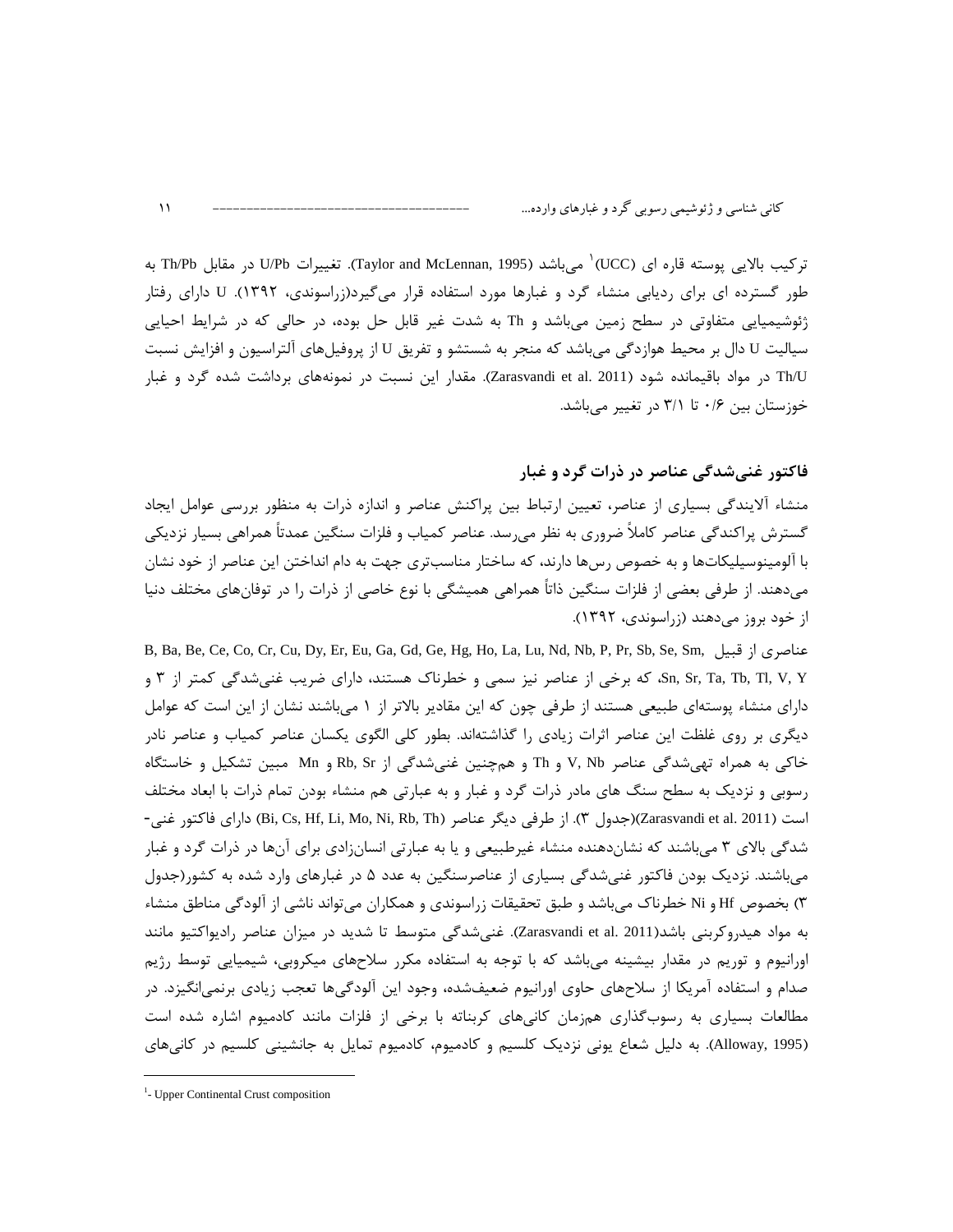کربناته دارد(Papadopoulos and Rowell, 1988). همچنین با توجه به فراوانی کادمیوم در گرد و غبارهای منطقه ۱ که تمرکز میدان های نفتی عراق نیز در همان منطقه است می¤وان تاثیر فرایندهای صنعت نفت را نیز محتمل دانست. گوگرد دارای بیشترین غنیشدگی در بین عناصر مورد مطالعه میباشد بیشترین میزان گوگرد در نمونههای با منشاء منطقه ۱ میباشد. وجود میادین نفتی در مناطق غرب کرکوک و جنوب موصل، منابع سولفور طبیعی در جنوب شرق موصل، صنایع سیمان در مناطق ذکر شده و همچنین میزان بالای سولفات در رسوبات خشک شده تالابی و زمینهای شور می تواند در غنیشدگی گوگرد به میزان بالا در گرد و غبار های وارده به خوزستان تاثیر مستقیم داشته باشد. غنیشدگی بالای عنصر آرسنیک تحت تاثیر فعالیت های انسانی، در برخی موارد فرسایش شیمیایی سنگ ها و آلودگی به هیدروکربن ها بوجود میآید. آرسنیک قابلیت حمل در فاز سولفیدی را دارد ( Kerner and Wallman, 1992) و ارتباط مثبتی با کلسیم دارد. درخصوص منشاء آرسنیک در گرد و غبارهای وارده به خوزستان با توجه به تمایل این عنصر جهت غنی شدگی در کانیهای تبخیری درجازاد (Zarasvandi et al. 2011) می-توان سطوح وسیع با رسوبات تبخیری تالابها و زمینهای شور و پف کرده را محتمل دانست. باید توجه داشت رس-ها به دلیل توانایی جذب یونهای فلزی، حاوی مقادیر بالایی از فلزات سنگین از قبیل کادمیوم، نیکل و روی هستند (Alloway, 1995). میزان بالای سرب، نیکل و کادمیوم میتواند ناشی از وجود ذرات رس که عامل تمرکز سرب و روی هستند، یا در اثر سوختن و احتراق و فرایندهای بالادستی صنعت نفت باشد(شهدادی و مسلم پور، .(Zarasvandi et al.  $2011$ )( $\Upsilon$ ۹ ·

#### نتيجەگيرى

با توجه به بررسی مطالعات قبلی، طی خردادماه ۱۳۹۱ که با هدف منشاءیابی انجام شدهاند دو محدوده منشاء برای غبارهای خرداد که استان خوزستان را تحت تاثیر قرار داده اند مشخص شد. غبارهای خرداد ۹۱ از مناطق ۱: شمال غرب عراق و شرق سوریه، دو طرف رود فرات و ۲: تالاب ها و زمین های خشک شده جنوب عراق (بین النهرین) پخش شدهاند. کانیشناسی غبارها در منطقه مقصد حاکی از وجود کوارتز، کلسیت، فلدسپار، دولومیت، ژیپس،کانی های رسی، ایلیت و کائولینیت میباشد که یک محیط رسوبی مرتبط با فرسایش و تبخیر را به عنوان منشاء زمینشناسی این ذرات میتوان درنظر گرفت. کانون منطقه ۱ غالبا دارای کلسیت، کوارتز، کانیهای رسی و مقدار ناچیزی دولومیت، ژیپس و فلدسپار می باشد که از پهنههای خشک شده و رسوبات دریاچههای قدیمی تامین می شود. ترکیب کانیشناسی کانونهای جنوب عراق(منطقه ۲) شامل دولومیت، کلسیت، کوارتز، ژیپس و کانیهای رسی می باشد که به نظر می رسد از دریاچهها و تالابهای خشک شده جنوب غرب عراق از قبیل هورالعظیم، هورالحمار و غیره منشاء میگیرد. غالب فلزات سنگین عناصر سمی و رادیو اکتیو موجود در غبارها دارای غنی شدگی بالا میباشد. این غنیشدگی تحت تاثیر مواد هیدروکربنی و فرایندهای بالادستی صنعت نفت، آلودگی تحت تاثیر جنگهای مکرر و از سلاحهای شیمیایی و میکروبی دارای عناصر رادیواکتیو، تجمع در ذرات رس به واسطه توانایی جذب بالای برخی فلزات سنگین، خشکشدگی تالابها و زمینهای منطقه منشاء و ایجاد شرایط تبخیری که غالبا به صورت انسانزاد بوده است.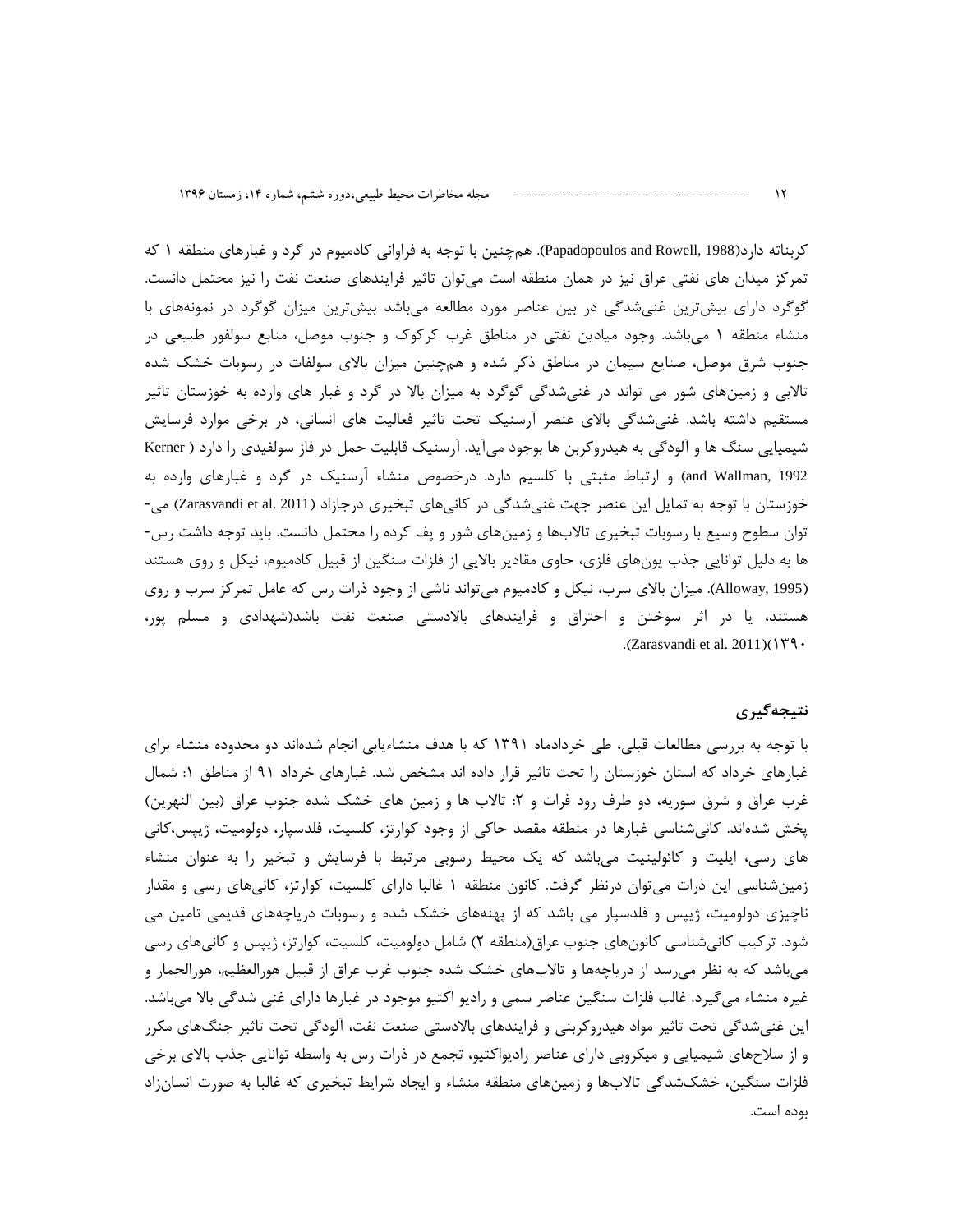### تقدير و تشكر

این تحقیق با حمایت مادی و معنوی سازمان زمین شناسی کشور انجام شده است. از رئیس محترم سازمان، جناب آقای مهندس کره ای و مدیر کل محترم زمین شناسی جنوب باختری، جناب آقای مهندس اژدری قدردانی می گردد.

#### منابع

باقري، حسين؛ شارمد، ترانه؛ درويش بسطامي، كاظم؛ باقري، زهرا (١٣٩١). ارزيابي پراكنش فلزات سنگين در خليج گرگان، مجله اقيانوس شناسی، پژوهشگاه ملی اقیانوس شناسی و علوم جوی، دوره ۳، شماره ۱۱، ۶۵-۷۲

درویشی خاتونی، جواد (۱۳۹۲). منشاء و ترکیب ریزگردهای استان خوزستان با استفاده از ژئوشیمی رسوبی و تصاویر ماهواره ای، گزارش سازمان زمین شناسی کشور، ۱۰۰ صفحه

زراسوندی، علیرضا؛ مر، فرید؛ نظرپور، احد (۱۳۹۰). ترکیب کانی شناسی و ریخت شناسی ذرات تشکیل دهنده ی پدپده ی گرد و غبار در استان خوزستان با تکیه بر آنالیز های و تصاویر XRD، مجله بلور شناسی و کانی شناسی ایران، دانشگاه فردوسی مشهد، سال ۱۹، شماره ۳، ص ۵۱۱–۵۱۸

زراسوندی، علیرضا (۱۳۹۲). ترکیب و منشاء زمین شیمیائی توفان های گرد و غبار در استان خوزستان با استفاده از زمین شیمی عناصر نادر خاکی(REE): تاکیدی بر شاخص های زمین زیست محیطی، همایش تخصصی ریزگرد، پایش، اثرات و راهکارهای مقابله با آن. سازمان زمین شناسی کشور، تهران، ایران

, ئیس یور، کوهزاد (۱۳۸۷). تحلیل آماری و همدیدی پدیده گرد و غبار در استان خوزستان، پایان نامه کارشناسی ارشد، دانشگاه سیستان و بلوچستان، ۱۸۹ صفحه

شهدادی، سارا؛ مسلم پور، محمد الیاس (۱۳۹۰). مطالعه آلودگی رسوبات جنوب شرق تهران به عناصر سمی با استفاده از روش تحلیل مولفه های اصلی و تعیین شاخص آلودگی، فصلنامه محیط شناسی، دانشگاه تهران، سال ۳۷، شماره ۶۰، ۱۳۷–۱۴۸

صمدی، مهدی (۱۳۹۰). آشکارسازی و شناسایی چشمه های توفانهای گرد و غبار با استفاده از تصاویر ماهواره ای، پایان نامه کارشناسی ارشد، دانشگاه تهران. ۱۰۰ صفحه

طاووسی، تقی؛ خسروی، محمود؛ رئیس پور، کوهزاد (۱۳۸۹). تحلیل همدیدی سامانه های گرد و غباری در استان خوزستان، مجله جغرافیا و توسعه، دانشگاه سیستان و بلوچستان، دوره ۸، شماره ۲۰، ۹۸- ۱۱۸

علیزاده، امین؛ کمالی، غلامعلی؛ موسوی، فرهاد؛ موسوی بایگی، محمد (۱۳۸۰). هوا و اقلیم شناسی، انتشارات دانشگاه فردوسی مشهد، چاپ دوم، ۳۸۱ صفحه

غياث الديني، منصور (١٣٧٩). آلودگي هوا، انتشارات دانشگاه تهران، چاپ اول، ١۵٨ صفحه

فلاح ززولي، محمد؛ وفايي نژاد، عليرضا؛ خيرخواه زر كش، ميرمسعود؛ احمدي دهكاء، فريبرز (١٣٩٣). پايش و تحليل سينوپتيكي پديده گرد و غبار با استفاده از سنجش از دور و GIS (مطالعه موردي :گرد و غبار ۱۸ ژوئن ۲۰۱۲)، فصلنامه علمي- پژوهشي اطلاعات جغرافيايي، سازمان جغرافیایی نیروهای مسلح، دوره ٢٣، شماره ٩١، پاییز ٩٣، ۶۹-٨٠

فلاح ززولی، محمد؛ وفایی نژاد، علیرضا؛ خیرخواه زرکش، میرمسعود؛ احمدی دهکاء، فریبرز (۱۳۹۳). منشاءیابی گرد و غبار غرب و جنوب غرب ايران و تحليل سينوپتيكي آن با استفاده از سنجش از دور و سيستم اطلاعات جغرافيايي، فصلنامه سنجش از دور و سامانه اطلاعات جغرافيايي در منابع طبيعي، دانشگاه آزاد اسلامي واحد بوشهر، سال ۵، شماره ۴، ۶۱-۷۷

محمدی، علی (۱۳۸۹). رسوب شناسی و ژئوشیمی نهشته های پلایای جازموریان، فصلنامه علمی-پژوهشی خشکبوم، دانشگاه یزد، سال اول، شماره ۱، ۱۲-۱

Al-Dabbas, M. A., Ayad Abbas, M., Al-Khafaji, R. M. (2010). Dust storms loads analyses—Iraq. Arab J Geosci 5(1):121-131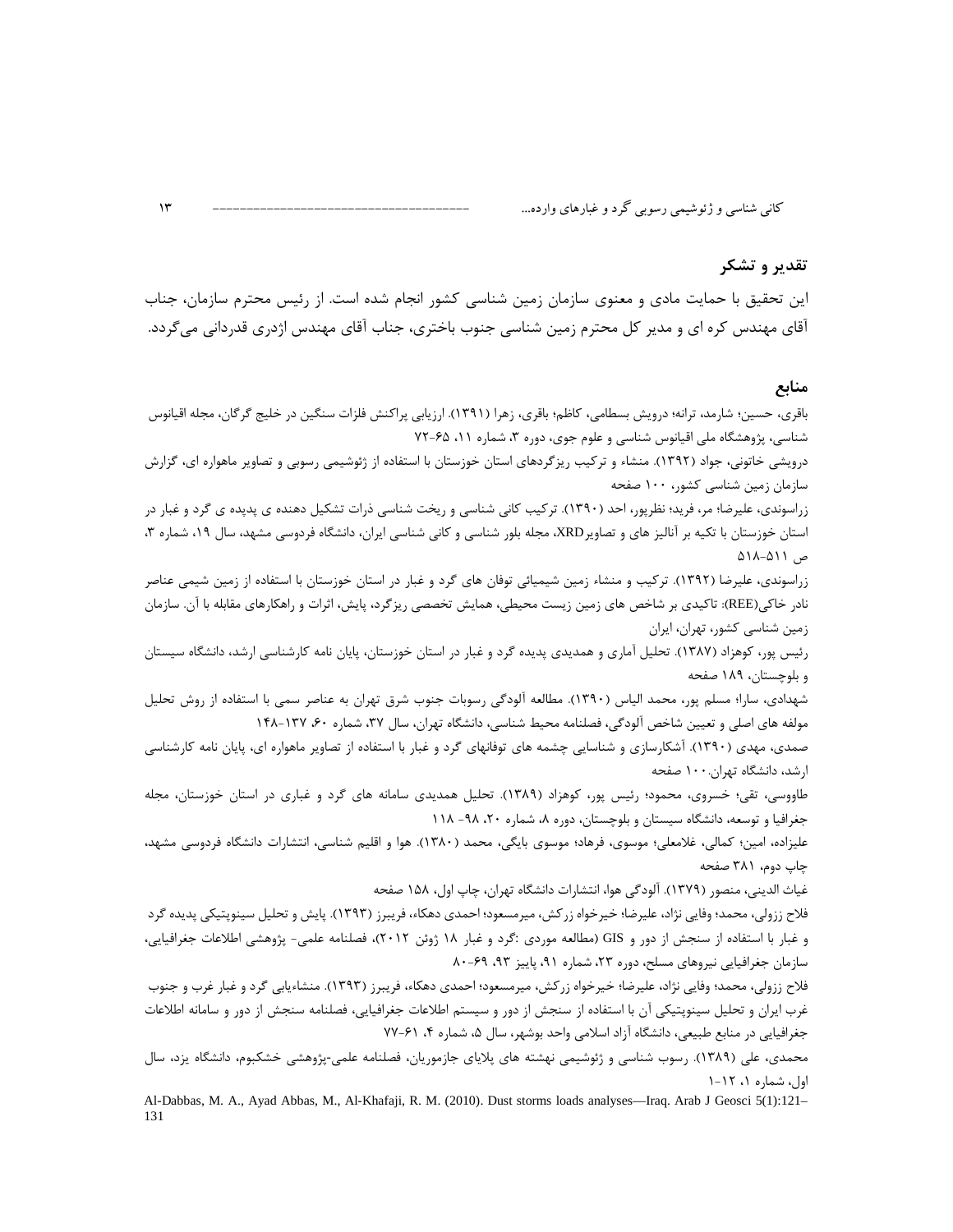Al-Dousari, A. M., Al-Awadhi, J., and Ahmed, M. (2012). Dust fallout Characteristic within global dust storm major trajectories. Arab Journal Geoscience, doi: 10.1007/s12517-012-0644-0.

Alloway B. J. (1995). Heavy metals in soils. Blackie Academic & Professionals, 368 pp.

Al-Sultani, A. R. A. (2006). Pollution Air and soil Nahrawan regions East of Baghdad in heavy metals producing from stones factors, Unpub. M.Sc. Thesis, Geology Department. Science College, University of Baghdad. (In Arabic).

Awadh, S. M. (2011). Geochemistry and mineralogical composition of the airborne particles of sand dunes and dust storms settled in Iraq and their environmental impacts. Environment Earth Science, 66(8):2247–2256.

Changling, H., Madsen, H. B., & Awadzi, T. W. (2007). Mineralogy of dust deposited during the Harmattan season in Ghana. Danish Journal of Geography, 107(1):9-15.

Cong, Z., Kang, S., Liu, X., and Wang, G. (2007). Elemental composition of aerosol in the Nam Co region, Tibetan Plateau, during summer monsoon season. Atmos Environment, 41:1180–1187.

Darvishi Khatooni, J., lak, R., Azhdari, A., and Moeini, M. (2014). Dust containment priority in Khozestan plain, Iran. 12th Swiss Geoscience Meeting, Fribourg. 21 November.

Darvishi Khatooni, J., lak, R., and Azhdari, A. (2014). Study Khuzestan dusts pollution with using Sedimentary Geochemistry. 12th Swiss Geoscience Meeting, Fribourg. 21 November.

Dixon, J. B. (1989). Kaolin and Serpentine group minerals In: J. B. Dixon, and S. B. Weed (ed.) Minerals in soil environments. Soil. Sci. Soc. Am. J. Madison. Wisconsin; 551-634.

Doung, T. T. T., and Lee, B. K. (2011). Determining contamination level of heavy metals in road dust from busy traffic areas with different characteristics. Journal of Environment Management, 92, 554-564.

Fung, I., and Tegen, I. (1995). Contribution to the atmospheric mineral aerosol load from land surface modification. Journal of Geophysic Research, 100:18707-18726.

Gallet, S., Jahn, B., Lano, B., Van, V., Dia, A. and Rossello, E. (1998). Loess geochemistry and its implications for particle origin and composition of the upper continental crust. Earth Planet. Science. Letter, 156, 157-172.

Ganor, E., and Foner, H. (1996). The mineralogical and chemical properties and the behavior of Aeolian Saharan dust over Israel. In: Guerzoni S, Chester R (eds) The impact of desert dust across the Mediterranean. Kluwer, Amsterdam, pp 163-172. Goudie, A. S. (2009). Dust storms: recent developments. Journal Environment Management, 90:89-94.

Guangjin, W. (2008). Geochemistry of dust aerosol over the Eastern Pamirs, Journal of Arid Environment, pp: 1129-1143.

Gunal, H., and M. D. Ransom. (2006). Genesis and micromorphology of loess-derived soils from central Kansas. Catena. 65: 222-236.

Kalderon-Asael, B., Erel, Y., Sandler, A., and Dayan, U. (2009). Mineralogical and chemical characterization of suspended atmospheric particles over the East Mediterranean based on synoptic-scale circulation patterns. Atmos Environment, 43:3963-3970.

Kerner, M. and Wallman, K. (1992). Remobilization events involving Cd and Zn from intertidal flat sediments in the Elbe Estuary during the tidal cycle. Estuar . Coast. Shelf Sci. 35: 371-393.

Khormali, F., M. Ajami., and S. Ayoubi. (2006). Genesis and micromorphology of soils with Loess parent material as affected by deforestation in a hillslope of Golestan Province. Iran. 18th International Soil Meeting (ISM) on Soil Sustaining Life on Earth, Managing soil and Technology. 149-151.

Maghrabi, A., Alharbi, B., and Tapper, N. (2009). Impact of the March 2009 dust event in Saudi Arabia on aerosol optical properties, meteorological parameters, sky temperature and emissivity. Atmos Environment, 45: 2164-2173.

Miller, M. B., T. H. Cooper., and R. H. Rust. (1993). Diffraction of an eluvial fragipan from dense glacial till in northern Minnesota. Soil. Sci. Soc. Am. J. 57: 787-796.

Najafi, M. S., Khoshakhllagh, F., Zamanzadeh, S. M., Shirazi, M. H., Samadi, M., and Hajikhani, S. (2013). Characteristics of TSP Loads during the Middle East Springtime Dust Storm (MESDS) in Western Iran. Arab Journal of Geoscience, DOI 10.1007/s12517-013-1086-z.

Papadopoulos, P., and Rowell, D. L. (1988). The reactions of Cadmium with calcium carbonate surfaces. Soil Sci 39, 23–36.

Prospero, J. M., Blades, E., Naidu, R., Mathison, G., Thani, H., and Lavoie, M. C. (2008). Relationship between African dust carried in the Atlantic trade winds and surges in pediatric asthma attendances in the Caribbean. Int Journal of Biometeorol, 52:823–832.

Pye, K. (1992). Aeolian dust transport and deposition over Crete and adjacent parts of the Mediterranean Sea. Earth Surface Processes and Landforms, 17, 271-288.

Shen, Z. X., Caquineauc, S., Caoa, J., Zhangb, X., Hana, Y., Gaudichetd, A., and Gomese, L. (2009). Mineralogical characteristics of soil dust from source regions in northern China. Particuology, 7:507–512.

Singer, A. (1989). Palygorskite and sepiolite group minerals. In: Dixon, J., Weed, S. (eds)Minerals in soil environments. Soil Science Society of America, Madison, pp 829–872.

Singer, A. (1989). Illite in the hot-aridic soil environment. Journal of soil science. 147: 126- 133.

Sinha, R., and Raymahashay, B. C. (2004). Evaporite mineralogy and geochemical evolution of the Sambhar Salt Lake, Thar Desert, Rajasthan, India. Sediment Geology, 166: 59-71.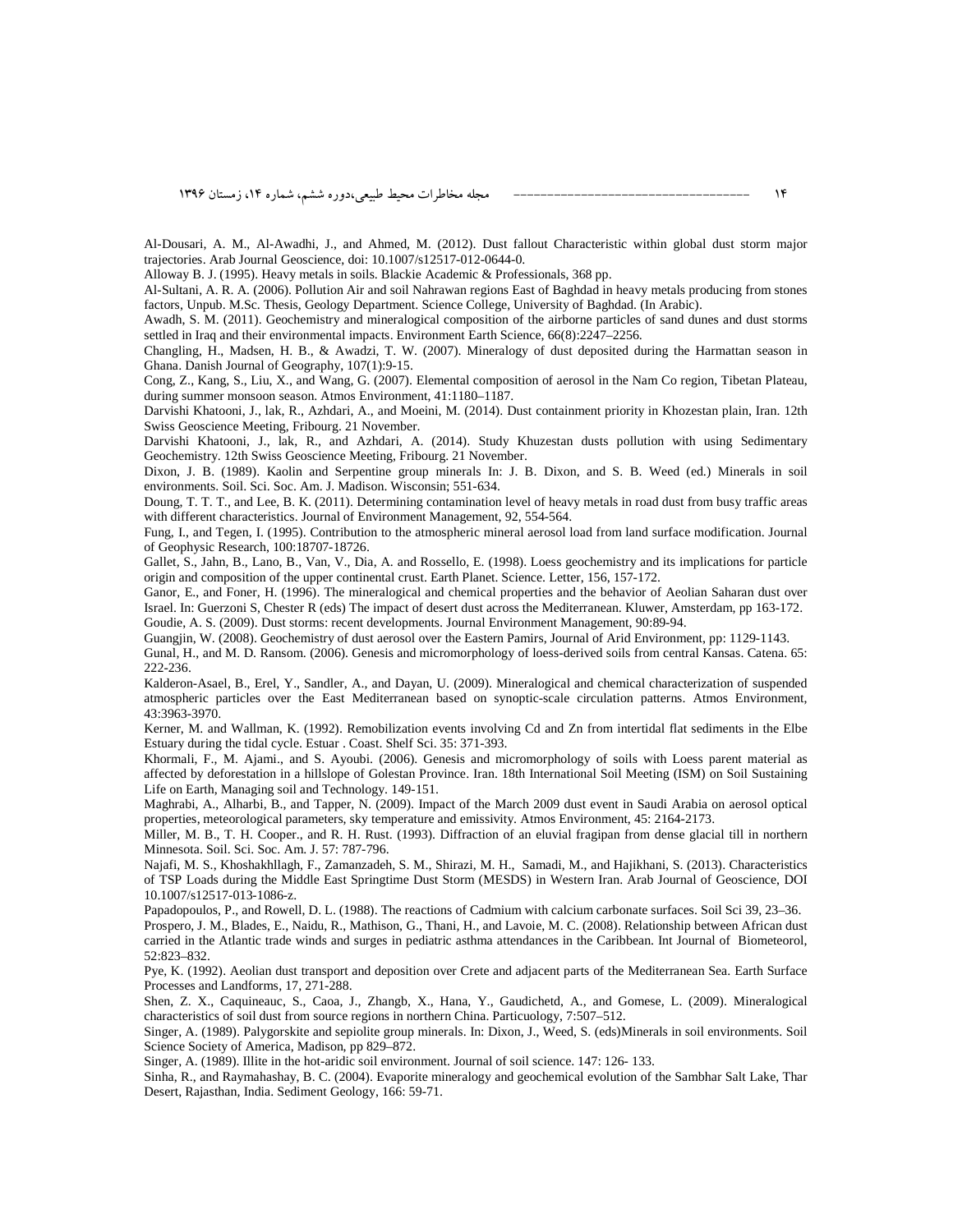15 -------------------------------------- ..." >5? ' 8 <= 

Ta, W., Xiao, H., Qu, J., Xiao, Z., Yang, G., Wang, T., and Zhang, X. (2004). Measurements of dust deposition in Gansu Province, China, 1986–2000. Geomorphology, 57:41–51.

Taylor, S. R., and McLennan, S. M. (1985). The continental crust: its composition and evolution. Blackwell Scientific Publication, Carlton, 312 p.

Taylor, S. R., and McLennan S. M. (1995). The geochemical evolution of the continental crust, Review Geophysics, 33, 241– 265.

Toon, O. B. (2003). African dust in Florida clouds. Nature 424:623–624.

Velde, B. (1995). Composition and mineralogy of clay minerals, in Velde, B., ed., Origin and mineralogy of clays: New York, Springer-Verlag, p. 8-42.

Wedepohl, K. H. (1995). The composition of the continental crust. Geochim Cosmochim Acta 59:1217–1232.

Zarasvandi, A., Carranza, E. J. M., Moore, F., and Rastmanesh, F. 2011. Spatiotemporal occurrences and mineralogical– geochemical characteristics of airborne dusts in Khuzestan Province (southwestern Iran). Journal of Geochemical Exploration, 111:138–151. A.